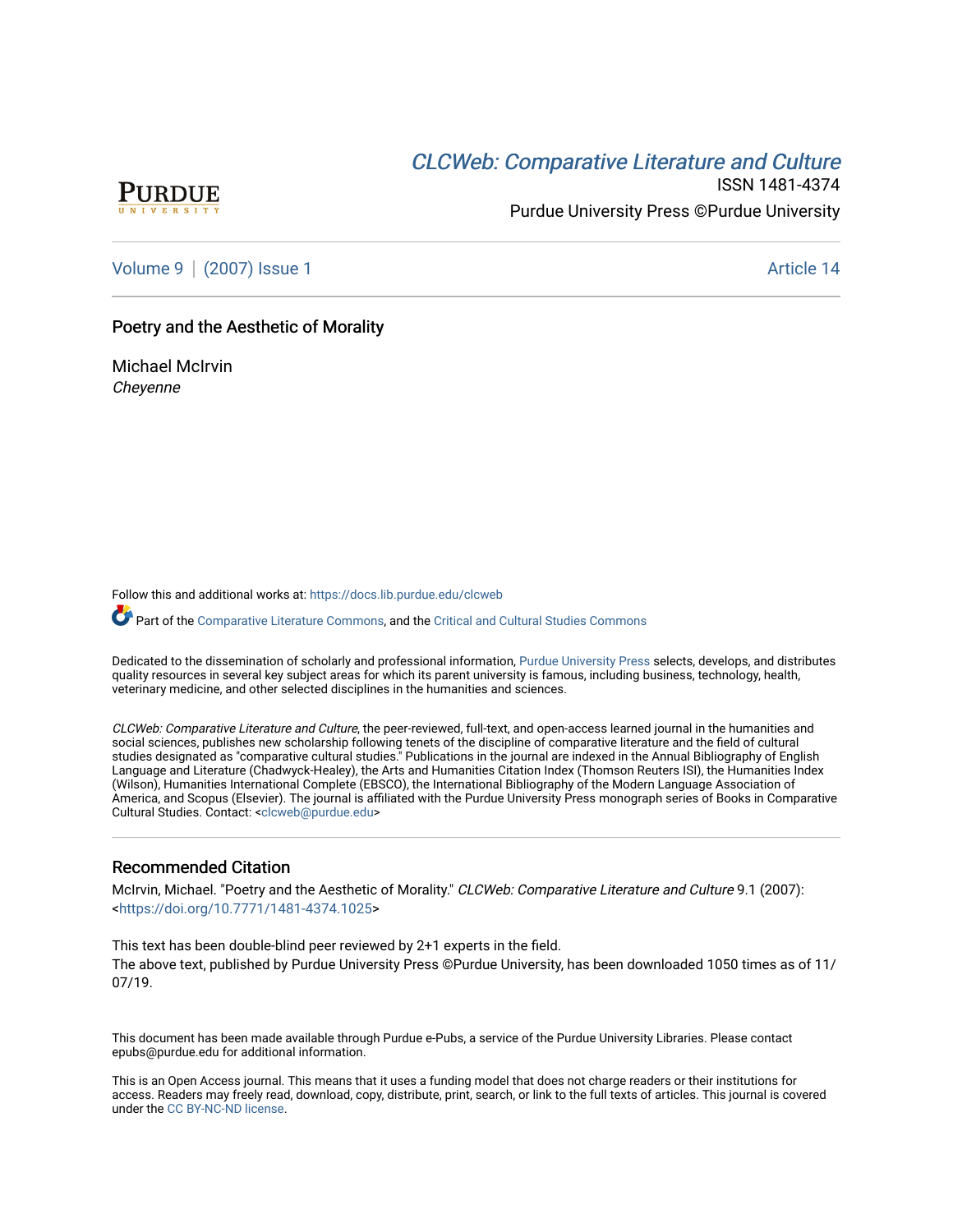**PURDUE** UNIVERSITY PRESS <http://www.thepress.purdue.edu>

# CLCWeb: Comparative Literature and Culture



ISSN 1481-4374 <http://docs.lib.purdue.edu/clcweb> Purdue University Press ©Purdue University

CLCWeb: Comparative Literature and Culture, the peer-reviewed, full-text, and open-access learned journal in the humanities and social sciences, publishes new scholarship following tenets of the discipline of comparative literature and the field of cultural studies designated as "comparative cultural studies." In addition to the publication of articles, the journal publishes review articles of scholarly books and publishes research material in its Library Series. Publications in the journal are indexed in the Annual Bibliography of English Language and Literature (Chadwyck-Healey), the Arts and Humanities Citation Index (Thomson Reuters ISI), the Humanities Index (Wilson), Humanities International Complete (EBSCO), the International Bibliography of the Modern Language Association of America, and Scopus (Elsevier). The journal is affiliated with the Purdue University Press monograph series of Books in Comparative Cultural Studies. Contact: <clcweb@purdue.edu>

#### Volume 9 Issue 1 (March 2007) Article 14 Michael McIrvin, "Poetry and the Aesthetic of Morality"

<http://docs.lib.purdue.edu/clcweb/vol9/iss1/14>

Contents of CLCWeb: Comparative Literature and Culture 9.1 (2007) Thematic Issue Representing Humanity in an Age of Terror Edited by Sophia A. McClennen and Henry James Morello <http://docs.lib.purdue.edu/clcweb/vol9/iss1/>

Abstract: In his paper "Poetry and the Aesthetic of Morality," Michael McIrvin charts the fall of language from its mythologized acquisition through its use in communal history and ritual to its present diminished function as advertiser's tool and means of control by those in power. The partial exegesis of a poem written in response to the attacks on the World Trade Center and the subsequent U.S. response illustrates that the assignation of otherness on the present grand scale is emblematic of this diminishment. McIrvin argues that President Bush's misspeak leading up to the war and to the last presidential election is really a master propagandist's ploy suited perfectly for our age and our consumer culture. The poet's cultural role, as part of what Michel Foucault called the "search for an aesthetic of existence," can be to counter this diminishment of language and the reader's increasing inability to to to decode the language.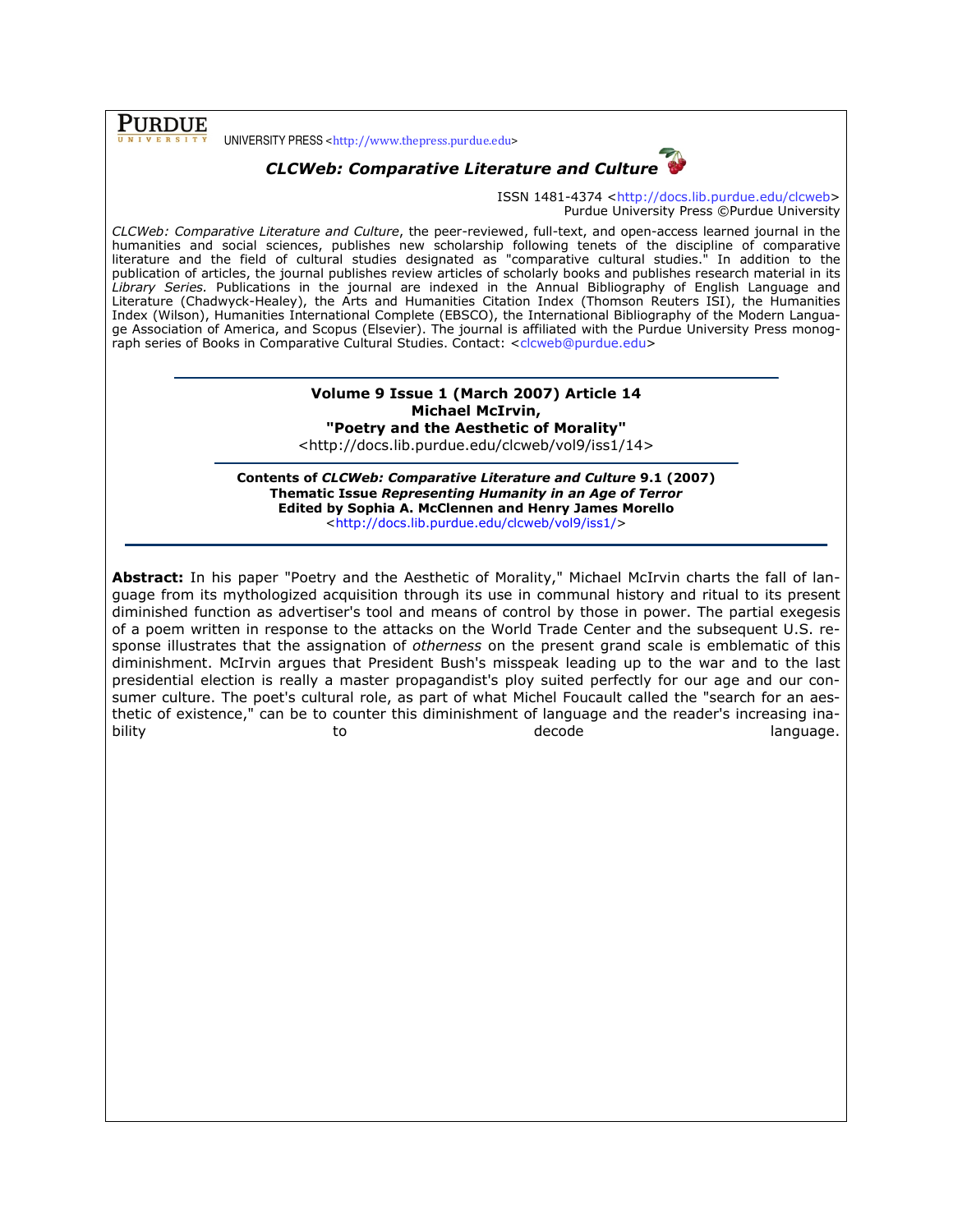# Michael McIrvin

# Poetry and the Aesthetic of Morality

# The Myth

The goddess Cantarita, known by some as La Verdad, bathed in cold clear water under a moon so full her breasts ached, her midnight aureoles dripping the deep blue milk of life. As she moved, the inchoate hum-of-being rose from her flesh, for she had left her amulet of syllables on the bank with her gown. A man peered from the bushes, frightened by the voice of creation, but he hungered for Cantarita too, and he felt ashamed. As she washed, he crept forward to touch the perfect hem of her moonlit gown and discovered the string of vocables wrapped in it. He could feel her eyes on him then, her night-black eyes, and her voice rose to a senseless shriek as he dove for the underbrush, swam through the bramble and hit the road at a dead run. When he stopped to catch his breath, he sat under a tree and used the string of sounds as prayer beads, letting them mumble through his fingers until he could intuit the many possible permutations, could taste them rising in his mouth, erupting on his tongue.

 He was now the Master Signifier, but he felt an abiding guilt for his theft, which he answered by singing songs of healing for the infirm, songs of resurrection for the dead. He told histories around every fire pit he encountered as reverent faces stared at him, and he chanted the goddess's name night and day to atone for his thievery. Sometimes, he was careless, however, and left words lying about, which were stolen, re-spun and used for dark purposes, to label the neighbors furniture or twisted meat or dirt, so that they might be treated accordingly. The Master Signifier disapproved, but what could he do? Common criminals and kings alike ignored his pleas, and he told himself he would redouble his efforts. Chant harder, tell grander histories, sing and sing; and for a time, it worked but eventually the darkness deepened around him as if the light of the truth were being smothered.

One day, he happened to find himself on the same road down which he had fled with the string of sacred syllables, near the same riverbank where the goddess had bathed. She was nowhere to be seen, but he could feel just the slightest remnant of her passage in the grass and rising from the water. He fell asleep and dreamt that La Verdad had dissolved in the river, disintegrated in the air, and that her molecules were disseminated from where he slept to beyond the horizon. As the Master Signifier dreamt, a magician-hypnotist who had been following him, waiting for his chance, leapt forward and stole the syllables strung along a golden cord and skulked away. From that day forward, the magician-hypnotist lulled humans with deftly juxtaposed images, and most who heard could not seem to help but do his bidding. They ate what he told them to eat, wore what he told them to wear, thought they saw what he told them was real. His favorite trick was to rename their neighbors -- Filth, Less-than-Human, Not-Us -- and all who heard behaved accordingly. Now, nearly everyone seemed to hear.

# A Fragmentary Exegesis

I was working on a novel and a new and selected poetry collection the day the World Trade Center towers melted to dust. I understood two things almost immediately following: the poetry book now needed a poem added to address this terrible event -- and to address what I knew would be the official U.S. response -- and the novel would be hard to sell to publishers (the bravery necessary in the face of an inevitable shift in market forces difficult to locate). The protagonist of the novel is a former CIA agent who worked in Mesoamerica in the last century, training so-called counterinsurgents in mayhem, particularly in the finer elements of torture, and the book is an implicit protest against that role. This intuition was strengthened by the almost immediate media chatter about increasing CIA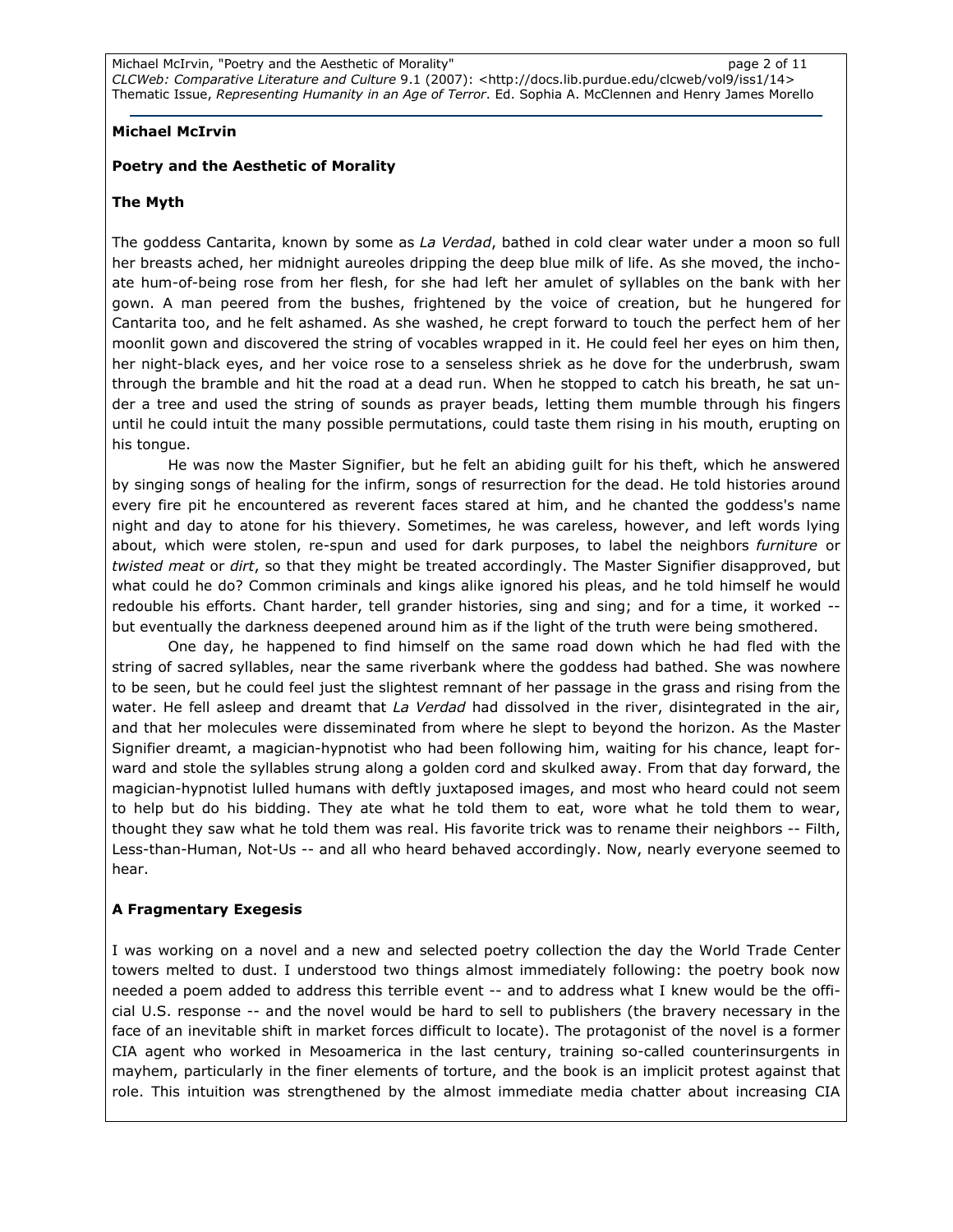Michael McIrvin, "Poetry and the Aesthetic of Morality" example 2 and the state of the page 3 of 11 CLCWeb: Comparative Literature and Culture 9.1 (2007): <http://docs.lib.purdue.edu/clcweb/vol9/iss1/14> Thematic Issue, Representing Humanity in an Age of Terror. Ed. Sophia A. McClennen and Henry James Morello

powers at the cost of civil liberties, but most definitively confirmed when Alan M. Dershowitz, renowned former civil rights lawyer and one-time defender of Soviet dissidents (and therefore emblematic in the extreme, perhaps), suggested that sometimes torture is a valid tool of war and offered a made-for-TV-movie argument: the ticking-bomb scenario. Importantly, he also suggested that torture be done openly and include "accountability," which stated the other way around is to "officialize" torture of course, to declare that there is such a thing as "good torture," presumably definable as the kind that the U.S. performs.

This shift away from a cultural emphasis on protecting human rights did not happen overnight, however. The attack in New York was certainly a catalyst, one that the powers-that-be obviously seized upon in something approaching a state of ecstatic joy, but the diminishment of language to a tool for dark magicians (politicians premiere among them) has a long inglorious history that merely seems to be culminating in America at the present moment. Governments have always renamed their adversaries so that they become something other, something less than human, but the practice seemed mostly unconscious, the perverse obverse of the atavistic human tendency to refer to ourselves as the people (i.e., the Dineh, Bantu, and Inuit -- which is also rendered "the real people," among many others, although there are notable exceptions too: Hopi means "the peaceful people"). At most, the success of modern advertising merely made the manipulation of the masses seem more overtly possible, which resulted in wars, military assaults, and weapons systems named like romantic movies -- Star Wars and Shock and Awe and Desert Storm -- which the news media has mostly insisted on repeating. This was one of the starting points for the poem to be added to my poetry collection.

The primary starting point, however, was perhaps the most amazing image ever broadcast: human beings falling feet first from the upper floors, as if children leaping from a porch, and exploding when they hit the ground. The image was like those in dreams, too odd to comprehend except metaphorically, as a cipher for some larger meaning. The images were shown as if by accident, the camera turned on and no tape delay, and then that footage was not repeated as the others from that day were, ad nauseam, as if we needed to be convinced these were not scenes from a movie. Perhaps the images were pulled from the airwaves to protect loved ones and to honor the right of those who leapt to dignified anonymity, or maybe because what those bodies exploding meant could not be withstood by those of us watching. For what we witnessed was not merely the upshot of our human being, evanescence in the extreme as it was acted out before our eyes, as a tide of effluvia spread over the pavement and washed away on the air, but humans diminished to a trope, in this case, to anonymous victims. These were not people because our brains would not allow us to see them as such, but merely one end of a metaphor, however existential and no matter that they had once been members of our category: the people.

Shock and grief were the dominant responses to this tragedy, but perhaps inevitable as lightning after thunder, that was soon followed by rage, which was what the poem tried to subvert in the reader -- the tendency to demand vengeance upon those with faces the general shape and hue of the killers. This was not understood by many who read the poem early on, insisting I had given "the terrorists" (now too often a catch-all for anyone who dissents, whether they throw a bomb or not, and thus the quotation marks) too much credit for humanity. After all, "they" had killed a couple thousand of "us." The fact that the poem offers a context for this act was contested most loudly, but there is always a context. Towers have long been associated with divinity because they reach for heaven, like the pyramids in Egypt and Mesoamerica, but these edifices are monuments to something else entirely in the modern U.S., to our sense of having defeated nature perhaps or to commerce unto its apotheosis. That fact in combination with the international banking activities that went on in the World Trade Center, and what those activities portend for the people who live in the third world, the poem asserts, means these towers represented Western economic oppression and the worship of mammon, the perceived evil now being pumped via satellite into countries where traditional cultures still hold sway, and mounds of debt. They represented undue Western influence and the subversion of their religion, both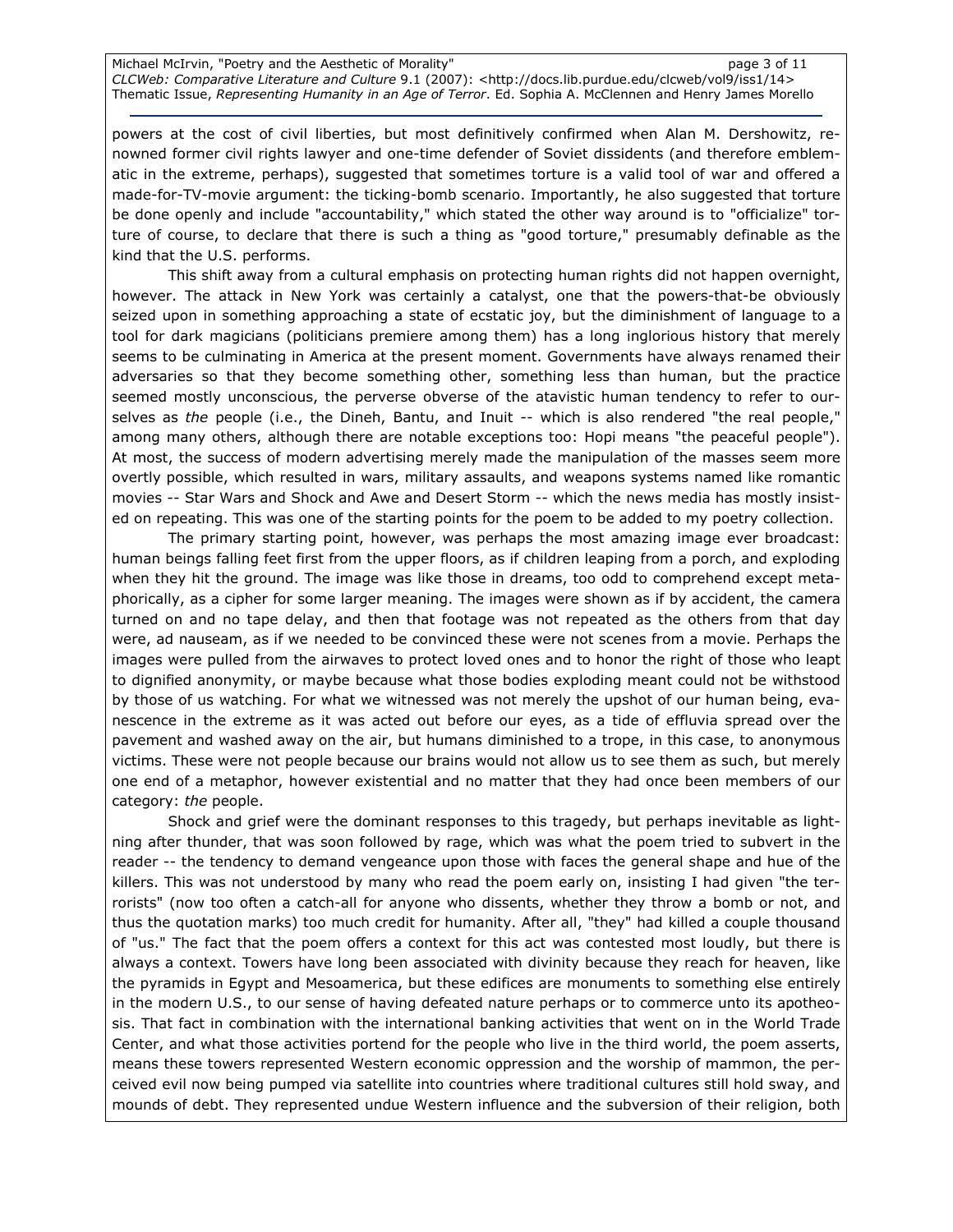Michael McIrvin, "Poetry and the Aesthetic of Morality" page 4 of 11 CLCWeb: Comparative Literature and Culture 9.1 (2007): <http://docs.lib.purdue.edu/clcweb/vol9/iss1/14> Thematic Issue, Representing Humanity in an Age of Terror. Ed. Sophia A. McClennen and Henry James Morello

in the form of temptation and economic leverage. Thus, these pyramids "wave in the sky as fingers in the face of God, / as accusation and rebuke" and represent America's "dissonant dream translated into a thousand / dialects (two-thirds dead in our lifetime) as dominion, / as winner-take-all, as devourerof-whatever-gives-you-identity" (McIrvin 147).

This assertion of context was not intended to excuse the killers, however, who murdered not only those they assume responsible for their economic lot or who represent Western decadence and work to spread its influence, but janitors and cafeteria workers and those whose job it was to try to save everybody else. Moslems as well as Christians, atheists, and Jews, and probably a Buddhist, a Hindu, and a Jain or two. In short, the killers had made all U.S. citizens sufficiently other to withstand the thought of murdering the innocent, which was of course the official American response too. The poem was written long before the U.S. bombing of Afghanistan, but one need not be an historian of international relations to predict the death of innocents would be the official reaction of our government. Not surprisingly, the number of dead in the towers and the number of dead in those bombing raids, mostly the blameless in both instances, were roughly equivalent. Markers were merely named something other than what they were, human beings, killed under "the rain of thousand-pound bombs" -- the poem's initial trope transmogrified -- and tallied against a perverse accounts owed entry in a virtual ledger.

The overarching theme of the poem is that both groups of killers had made the same move as regards signifier and signified (and one is tempted to term it the same PR move, however traditional unto biological such a strategy might be), made their victims less than human before assassinating them. In the poem, the rain trope transmutes once more, to the tears of God that fall now "as impotent rain," which would be a cliché except for the fact that both sets of killers are branches of the same Abrahamic tradition, obviously sharing a taste for blood as well as common ancestors. Murder is despicable, period, but perhaps all the more so when it is brothers who are killing each other, in this case, taking turns playing the part of Cain. Murder is enough to make a father weep, but fratricide is more than a double blow, the grief compounded geometrically, for there can be no other from this perspective, only blood kin gone under by the hand of blood kin.

#### The President of the United States as Performance Artist

This does not completely explain the current situation in the U.S., however. Many of us were appalled, albeit less than surprised, by the revelations of torture at U.S. prisons in Iraq and Cuba, of possible secret prisons in former Eastern Block countries and kidnappings in the night (so-called "extraordinary renditions," as if the act were merely a virtuoso performance), of spying on U.S. citizens. Most hard to take, however: many Americans were not appalled. In fact, progressives have been utterly naïve, myself included, about the state of the U.S.-American psyche, the capacity for critical thought on the part of the masses. But then we did not expect such a masterly stand-up act by the President of our country: the man who was born in Connecticut and educated at Harvard and Yale speaking in a Texas drawl like an actor in a B-grade movie, telling us these macabre jokes in fractured syntax, but with a straight face because of course he means every debauched word. At first, it was hard not to simply smile and shake your head, perhaps like you did when you first heard Steve Martin in the 1970s speaking in an ersatz Eastern European drawl about liking women with heads (because, he said, he hates necks). But from the beginning the President's shtick carried an air of fear too, because he is President, because the brain is caught off-guard. We are wondering how an idiot got the most powerful post in the world, when it occurs to us: maybe he is actually a diabolical genius, Buster Keaton or Groucho or Lenny Bruce without the profanity but untoward aims. Or maybe he was simply born to the job in this age of hive-speak and language as advertiser's tool, best used for hypnotism and dissembling -- an idiot savant born to be king.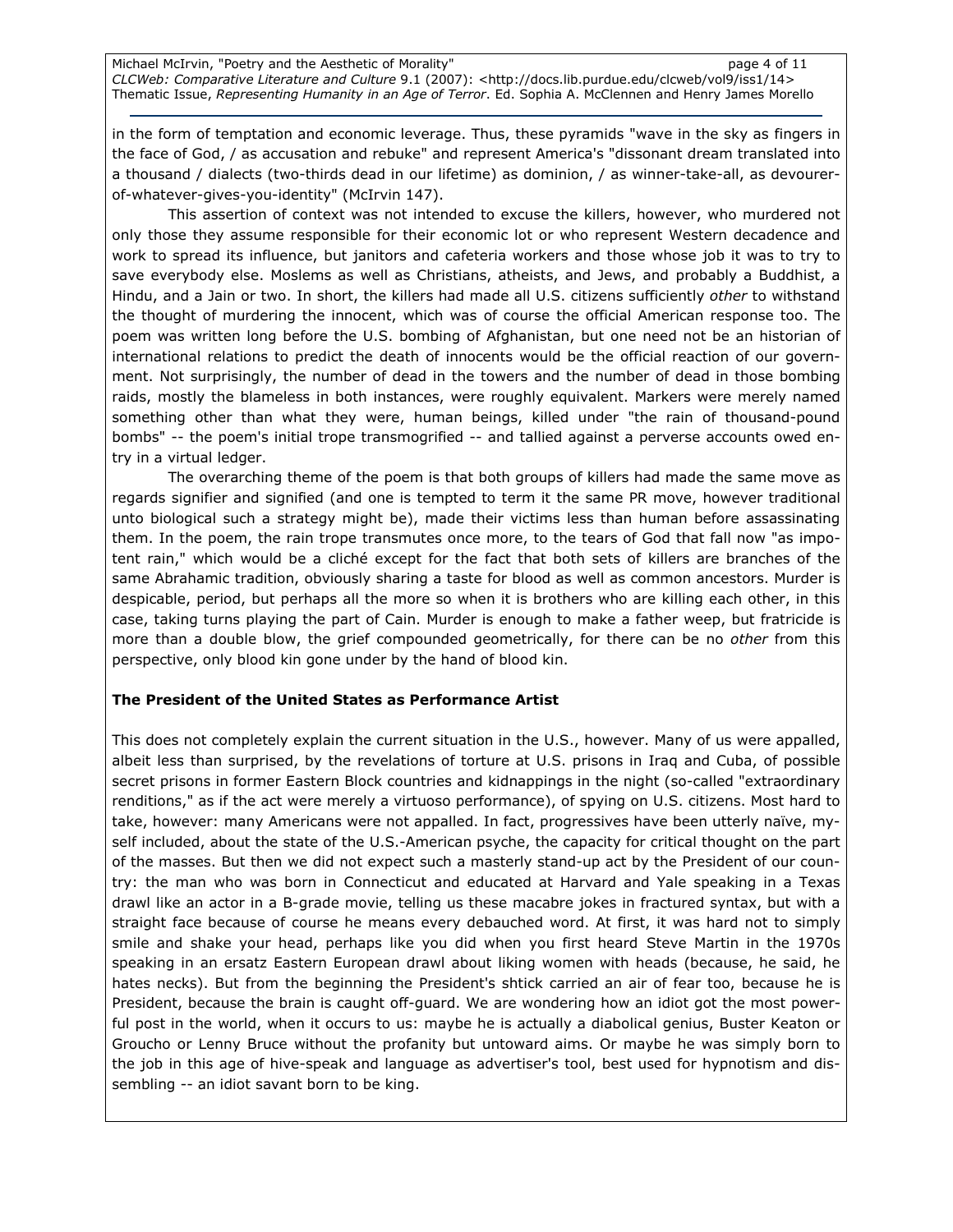Michael McIrvin, "Poetry and the Aesthetic of Morality" example 20 and the Solid Page 5 of 11 CLCWeb: Comparative Literature and Culture 9.1 (2007): <http://docs.lib.purdue.edu/clcweb/vol9/iss1/14> Thematic Issue, Representing Humanity in an Age of Terror. Ed. Sophia A. McClennen and Henry James Morello

He repeated the same joke over and over prior to the election: "We are fighting a war, a war on terrorism, and Saddam walks into a bar, see, and he's carrying this weapon of mass destruction." The setup was always the same, but then he careened into some other topic before he got to the punch line, only to skip back to the setup again: Saddam, weapons of mass destruction, al-Qaeda. The effect was hypnotic, and when the time to vote rolled around, a poll indicated that 42% of the electorate believed that the Iraqi dictator had something to do with the attack on New York. This in the face of logic, in the face of expert testimony from witnesses with Capitol-cred up the kazoo, conservatives formerly on the inside sufficiently appalled by the sham to speak out. Moreover, anyone who dissented was called a terrorist, or at least a terrorist sympathizer, and sometimes this was just implied, but I swear I could hear strains of "America: love it or leave it" echoing throughout the land from some bygone era.

I doubt Fredric Jameson could have imagined that the President of the United States would eventually offer such ultimate and utterly uncomplicated proof of his assertion that "the anxieties of the absurd … are themselves recaptured and recontained by a new and postmodern cultural logic, which offers them for consumption fully as much as its other seemingly more anodyne exhibits" (150), and in fact, the integration of propaganda in the form of absurd utterance turned out to be a simple formula, really. The President appears in media X times more than his opposition, Y times more than does the truth told by people with infinitely less cachet than the "leader of the free world," and the news media is now merely a medium (with all the passivity the word implies), toothless and slightly insane with all the concentration of power in so few hands -- afraid is a better word perhaps -- and so does not call him on this nonsense. Or maybe they were hypnotized too. After all, we are at war, or so the President says, over and over; and people are actually dying, some of "us," so it must be true - the fact that the reasons for mayhem in Iraq were trumped-up not withstanding -- and so the whole performance act became a circular argument: Saddam, WMDs, Osama, war that creates an actual insurgency that is backed in part by Osama, and there are continued rumors of WMDs (spread mostly by the performance artist himself), and Saddam's Baathists are part of the problem now, part of the insurgency. "See, I told you," the performance artist said, having finally reached the punch line, and the citizenry stared in dull-eyed silence for the most part, accepting as misspeak what was really a subliminal policy assertion and linguistic sleight of hand. Then, suddenly, the citizenry was accepting misspeak as the truth.

#### The Pandemic Public Use of Cell Phones as Metaphor and Sign

Once upon a time, a conversation about your mother's hemorrhoid operation or an argument with your significant other was considered a private matter, in part because we are traditionally a wary culture about putting "our business" out there before people we do not know, but also because imposing our personal information on others was considered rude. However, the omnipresent conversation into thin air, while driving or walking around the supermarket, is now an element of the American landscape. This is obviously partly just a function of technological innovation, because people can now talk and drive down Main Street or walk about Wal-Mart at the same time, and it is in part merely symptomatic of the death of our tendency to privacy and public civility. However, it is also symbolic of both the ascendancy of a hive mentality and the need not to be other, to prove even to strangers that the speaker is part of some specific community -- people with whom they converse -- and that larger community -- cell phone users in general. We are connected. We belong, and don't you wish you did too?

 Of course, this is the gist of all advertising as it has been raised to a primary tenet of market capitalism: buy to be, to belong, to be considered part of some community however tenuously; do not buy and be outside this group of lucky consumers, and my, they do all seem so happy, bouncing about the screen and smiling lasciviously, mocking you out there, on the outside. So to be other be-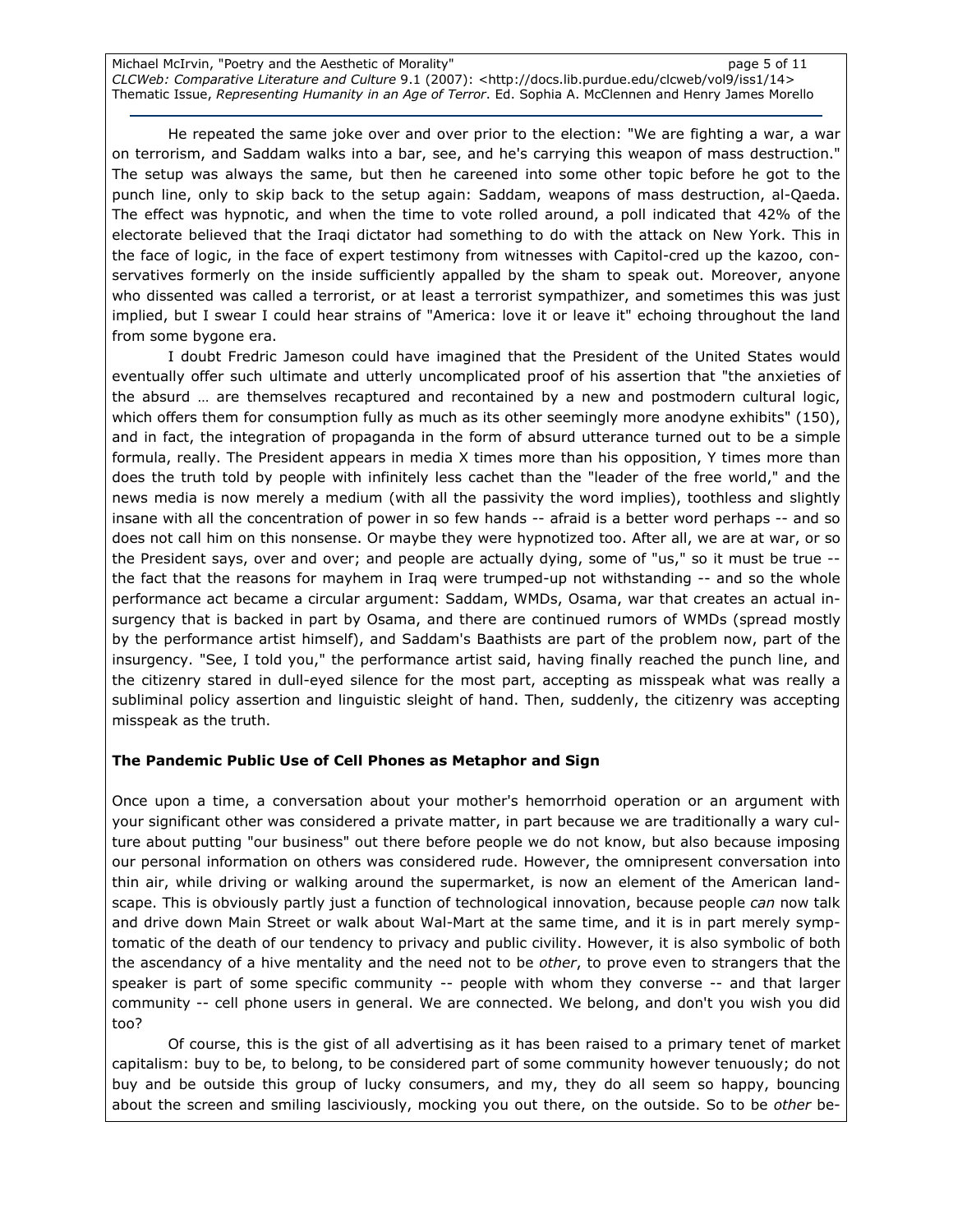Michael McIrvin, "Poetry and the Aesthetic of Morality" example and the state of 11 page 6 of 11 CLCWeb: Comparative Literature and Culture 9.1 (2007): <http://docs.lib.purdue.edu/clcweb/vol9/iss1/14> Thematic Issue, Representing Humanity in an Age of Terror. Ed. Sophia A. McClennen and Henry James Morello

comes the antithesis of being a citizen of the U.S. (because he/she who does not belong must not aspire adequately), and to being human (because it is only "natural" to want to be connected to other humans, to belong to the community). By default, the traditional divisions of race and class and gender all become subsumed into us-ness and otherness as defined by commodities and what advertisers purport them to signify, amorphous concepts that might indicate people who wear particular shoes and like a particular band or who imbibe one brand of beer and not another, who drive a Toyota and not a Chevy. This is not to say that the traditional divisions of in- and out-groups no longer obtain (Black men and Hispanic females and older Jewish people of both genders, etc., remain significant as target markets if nothing else, as they are sold commodity fetishes tailored to their group), but rather, that the sense of commodity community supersedes these more concrete categorizations and substantially ramps up alienation as a mechanism of differentiation in the service of market capitalism, and by extension, control.

The concept became something substantially more than merely a marketing ploy with the advent of new technologies like cell phones and, to some degree, the Internet. For now there were actual lines of communication established in the purchase, the product both significant of belonging and an actual tool of connection to said community. The fact that these are virtual associations and so less than fulfilling in any traditionally human sense aside, such nodes of shared experience come to define belonging in extraordinary ways. Not because there is a great amount of meaning in belonging or otherness so defined, but because alienation as both experience-to-be-escaped and as potentialexperience-to-be-avoided becomes the defining psychological mechanism for so many. Thus, the American public nods its head to affirm whatever assertion is in vogue at the time, perhaps more easily than any other population in history, and given what has happened as a result of other populations being easily led at other times in history, this assertion should give one pause. Sheep by any other name, who can become a pack of proverbial wolves just like that.

Thus, an entire people (definable via religious affiliation, ethnicity, geographic homeland) can be deemed the enemy, and the enemy can be made other, that much more easily -- and so tortured and killed. The same move that yielded "gooks" three-plus decades ago yields "towel-heads," but now even such creative neologisms are not necessary because "terrorist" covers it all ("liberal" standing in for those of us who are accused of not going along, thereby relegated to a sub-category of not-us). Thus, the President can mouth certain key elements of what he wants the masses to believe, inserting them almost randomly into any speech he gives, and the masses will not only buy a subliminal policy assertion but do so readily. For by this time we know how those people are, the terrorists, and we sure as hell know what they look like (they have that damned swarthy look about them), what god they pray to, how much they hate the good old U.S.A.; and come to think of it, I would not put it past them to do something big like that again if we do not blow them to hell. And surely we have the right to pull out a few fingernails if that means America will be safe from terrorism, and the President assures us we are not safe now. And the President swears on the Bible he would not eavesdrop on any of us who do not by God deserve it, just those in that sub-category of not-us, the bastards who are only pretending to be one of us, who are perhaps the terrorists next door as depicted in those TV shows.

Otherness becomes easy to ascribe, a sense of pariah-hood made all the more egregious by one's fear of being assigned to the category "outsider" too. And so the listeners go along with whatever the misspeaker says who delivers policy pronouncements in code that border on the surreal but make so much subliminal sense (the following quotations were collected by Weisberg): "He was a state sponsor of terror. In other words, the government had declared, you are a state sponsor of terror" (On Saddam Hussein, Manhattan, Kansas, 23 January 2006). "I mean, there was a serious international effort to say to Saddam Hussein, you're a threat. And the 9/11 attacks extenuated that threat, as far as I-concerned" (Philadelphia, 12 December 2005) (see Weisberg <http://www.slate.com/id/76886/>). It is worth noting that, if the masses were actually listening (as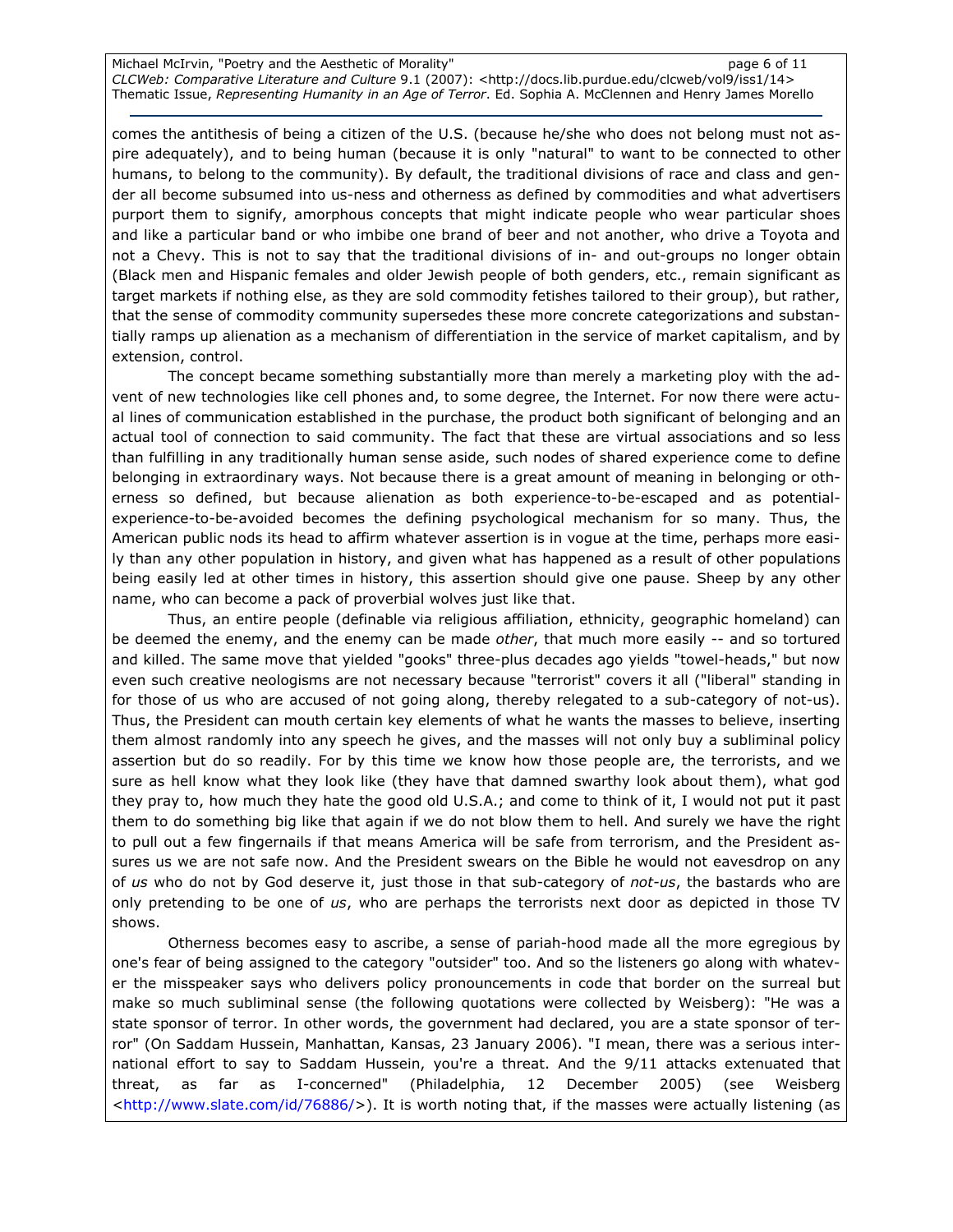Michael McIrvin, "Poetry and the Aesthetic of Morality" example 2 and the page 7 of 11 CLCWeb: Comparative Literature and Culture 9.1 (2007): <http://docs.lib.purdue.edu/clcweb/vol9/iss1/14> Thematic Issue, Representing Humanity in an Age of Terror. Ed. Sophia A. McClennen and Henry James Morello

in critically), they could hear a kernel of the truth in these assertions too. As in much of our exalted performance artist's best material, the truth is bobbing along just beneath the surface: "the government declared ... as far as I-concerned [sic]" (Weisberg <http://www.slate.com/id/76886/>). It is almost as if the truth cannot be kept out of language, however hard the speaker might try, but increasingly, it is apparently quite a trick for most of our fellow citizens to hear it through the noise.

## Poetry: Toward an Aesthetics of Existence

What kind of moronic naïf expects a poem to stand up to such master-hypnotist machinations, especially given how widely disseminated, consumed like any other product, those messages are, how shot through the culture the manipulation of our sense of otherness and the anxiety it produces have become, especially given the fact that poetry is read by so few and perhaps for good reason, because it has become anemic? Besides, the best poem is too insubstantial a thing to possibly achieve agency. There is no heft in the palm as when one holds a club or a gun, or a cell phone or a Blackberry for that matter. The poem is nothing but air clipped, sliced, and twisted by the tongue, slid across its surface, maybe spanked like a buxom, a broad-shouldered lover as it is spat forth to flap away on the slightest breeze -- the poem's inarticulate mother/cousin and sea of return at once. The thing tails away into oblivion as soon as it is spoken, to silence, the poem killer.

Ironically, there is all that noise with which to contend as well, seemingly an insurmountable wave for such a tiny creature to withstand. Televisions blaring are but one source of static (in bars, restaurants, Times Square), now joined by cell phones and handheld electronic devices and computers and deep basso stereo-delivered music like the sound of the sea as migrating birds crossing Kansas must hear it. But this wave of sound is everywhere and so not a sign by which to navigate: Laundromats and eateries, exuding from implements carried by strangers and loved ones, drivers and pedestrians, the same message on all of them in one master-hypnotist's voice or another -- or mimicked by successfully hypnotized average citizens -- until these carriers-of-devices and watchers of screens must hear it in their sleep, see the electronic print. The wave threatens to subsume the hearer him/herself, so how can there be even a dime-sized space for the subtle rhythmic shift of the poem, its alliterative magic, let alone the well-placed caesura? Worse, perhaps Sven Birkerts is right: "a fundamental cognitive reorganization is underway" (115). Not only is the poem in danger of disappearing in the noise that is its context or dissolving to nothing before it can be noticed, read, fathomed, but the human capacity to comprehend the text at any level below its surface is diminishing anyway, and so poetry's ephemerality in the face of such odds is only a prelude to utter extinction. The masses do not fathom the master-hypnotist's aims, only hear his words as if in a dream, and a poem that stands in opposition is recognized only as another instance of the same disjointed syntax like they type into their palms -- c u @ home luv u:). In Birkert's words, "My intuition -- and fear -- is that … changes in the way we live are altering our cognitive structure and moving us away, perhaps irrevocably, from former aptitudes … Our movement into electronic environments has brought us to a threshold" (112).

I am a poet -- which is perhaps a Quixote-esque admission given what precedes it -- and thus I do not take these obstacles lightly, cannot be flippant in my approach to my art (for its own sake, as it were, is not an option). If Birkerts is right, the ability to decode text, to arrive at a deeper sense of what words contain, whether it be a poem or the master-hypnotist's dark incantations, is a muscle atrophying, but giving up is hardly the answer given what is at stake. Perhaps the poet's primary job in our age is, first, to reclaim the role of language in our lives by stealing back the tools with which the master-hypnotist has absconded, and then to insist that a reader participate in the making of meaning (that the reader exercise the appropriate muscle, as it were). I am certainly not suggesting that many will answer the challenge, successfully or otherwise, or that the wall of noise is even penetrable, but one must try. This is perhaps what Michel Foucault meant by "the search for an aesthetics of existence," which he said must follow the disappearance of "morality as obedience to a code of rules" (49).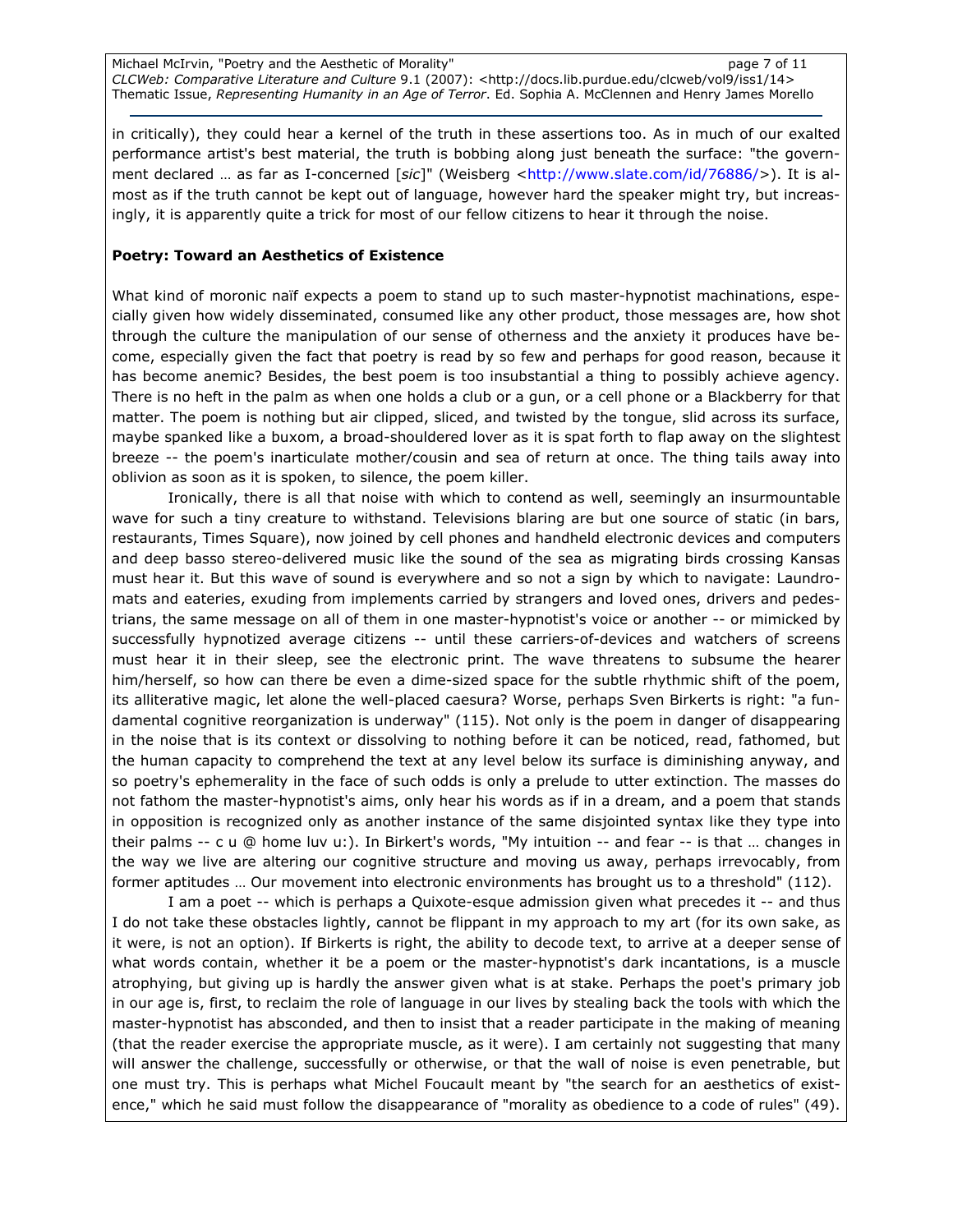Michael McIrvin, "Poetry and the Aesthetic of Morality" example and the page 8 of 11 CLCWeb: Comparative Literature and Culture 9.1 (2007): <http://docs.lib.purdue.edu/clcweb/vol9/iss1/14> Thematic Issue, Representing Humanity in an Age of Terror. Ed. Sophia A. McClennen and Henry James Morello

And how else can we explain the fact that arguably the greatest democratic republic in the history of the world officially sanctions torture (or the other dark arts as practiced by the present administration) than the utter abandonment of morality-as-obedience-to-a-code-of-rules. If we are to withstand this onslaught against our humanity, it would seem that just such an aesthetic, a sense of our shared human being that countermands the diminishment of anyone to furniture and dirt, to not-us and all that portends, is in order.

The most eloquent defense of the role of poetry in this regard is John Berger's: "Every authentic poem contributes to the labour of poetry. And the task of this unceasing labour is to bring together what life has separated or violence has torn apart … Poetry can repair no loss, but it defies the space that separates … Poetry renders everything intimate. This intimacy is the result … of the bringing together-into-intimacy of every act and noun and event and perspective to which the poem refers. There is often nothing more substantial to place against the cruelty and indifference of the world than this caring … To break the silence of events, to speak of experience however bitter or lacerating, to put into words, is to discover the hope that these words may be heard, and that when heard, the events will be judged" (450, 451, 452). I would push this assertion further, however: if a poem is actually received, if indeed the reader does the work to "get it" (however dynamically "getting it" must be interpreted), the reader must participate not only in the making of sense the poem implies like a multivalent seed, but also deal with the experience the poem represents relative to an aesthetic of existence. As William Carlos Williams said a long time ago, "It is the imagination / which cannot be fathomed. / It is through this hole / we escape // Through this hole / at the bottom of the cavern / of death, the imagination / escapes intact" (212). In short, the imagination allows us access to all of human experience, and thereby the poem is the ground whereupon a dance between the poet and the world takes place, but it is also a dance between the reader and the poet, what he or she engendered there. And no dance is passive -- you are dancing or you are not. The poem represents the experience it conveys, and thus the reader must deal with that experience, incorporate it into his or her conception of the world or explain it away. If the experience the poem contains includes torture, whether it actually portrays the poet's lived reality or, as is the case in the following poem written for this essay, it is a radical act of creative empathy, the issue is rendered "intimate" and must be dealt with as such:

> You do not recognize the voice as cinderblock echoes meet precisely where you sit, blindfolded and piss-drenched.

The current flows better now and you have almost grown accustomed to the smell of boiled urine, singed pubic hair, hot flesh….

Maybe it is not a voice at all, but rabbits being slaughtered or hundreds of children weeping or a nail driven through glass.

Strange to be embarrassed your tormenter knows you so intimately, sees you this way, smells you. Then shame gives way to emptiness big as God: the rise and fall of the voice matches the waves of pain inevitable as incoming tide.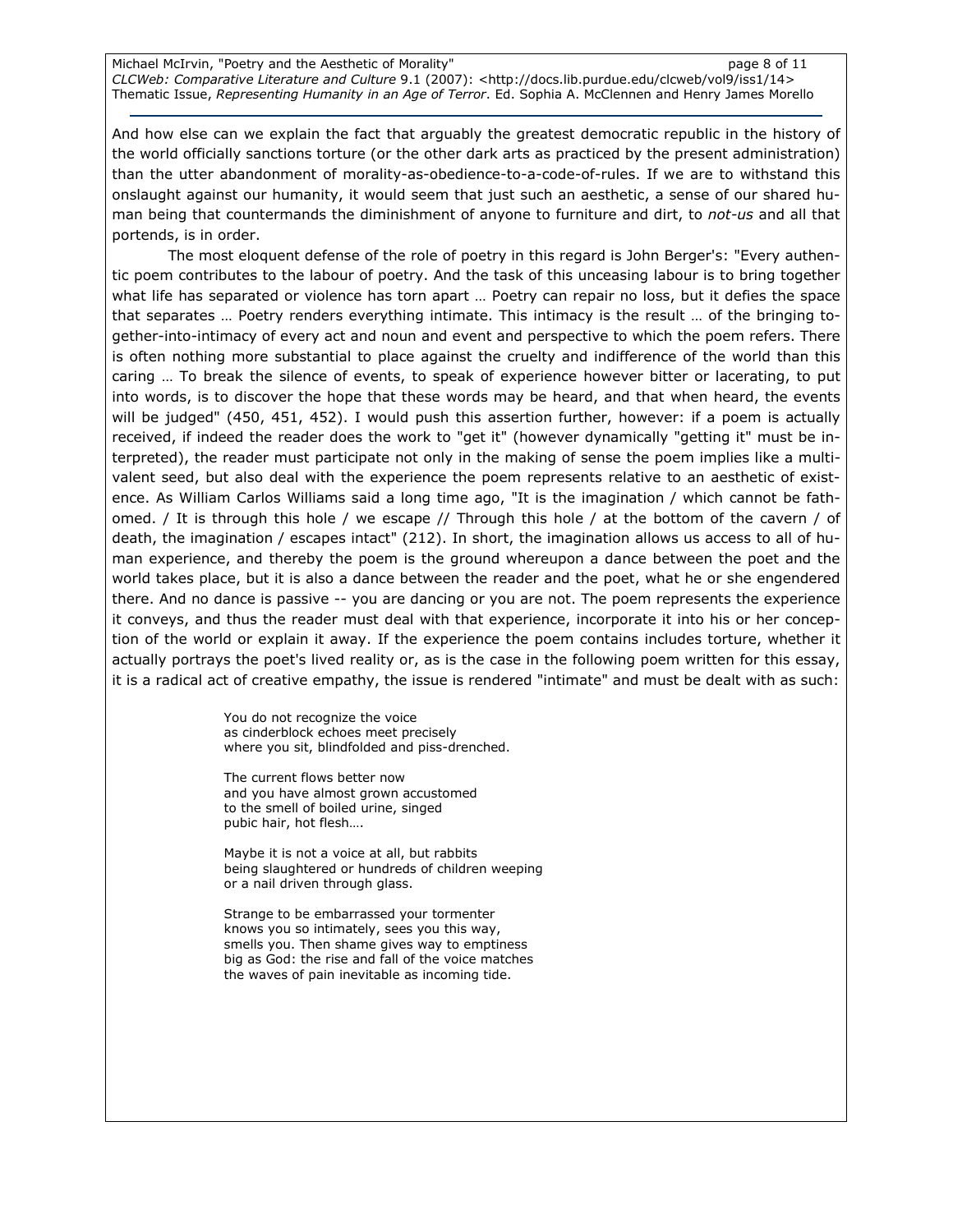Michael McIrvin, "Poetry and the Aesthetic of Morality" example the page 9 of 11 CLCWeb: Comparative Literature and Culture 9.1 (2007): <http://docs.lib.purdue.edu/clcweb/vol9/iss1/14> Thematic Issue, Representing Humanity in an Age of Terror. Ed. Sophia A. McClennen and Henry James Morello

> And you open outward like a hothouse flower, names rising like pollen on the scorched air: your priest the vagabond urchins on your street the man you met on the bus yesterday a librarian you have only admired from afar the checker at the market a neighbor's prepubescent child your dentist….

All innocent as far as you know, but you can hate yourself tomorrow, the rest of your life you can dream them screaming in the same strained register as the cinderblock echoes.

Your tormentor removes the blindfold, you blink to reveal a pair of bloodstained panties, and the God-sized emptiness fills with impossibly white sheet lightning.

You beg to die, but the tormentor asks patience, cooperation. Just one more name so he can stop hurting you, all this wailing and the mess and the dreams he will have too, one more name, so your daughter your wife your sister can go free.

Admittedly, this poem employs a cheap trick, one of the most rudimentary tools stolen back from the magician-hypnotist. The second person pronoun demands that the reader enter the poem by taking the speaker's place even as he has taken the prisoner's place. The reader is now participating in the production of the world, but not "in the classical economic sense of the word, but … the nevercompleted, always-being-produced state of experience: the production of the world as reality" (Berger 458). In short, this is not merely a vicarious experience to add to the trove that is one's life list, but requires subjective participation that yields some small change in the fabric of the universe, first the reader's personal universe and then the consensual human universe. The poem dares you to scoff, to be unchanged, to listen to lies that permit such violence without protest.

The poem implies several rhetorical questions: Could you withstand this pain, dear reader? Are you man enough? Woman enough? At what point would you too give up everyone you know? At what point beg for death? Can you see the torturer in your mind? A man/woman with dark skin or fair, light or dark eyes, wearing what uniform? Can you imagine the torturer as your neighbor, a guard at Abu Ghraib perhaps because we may never forget those images of some of us quilty of such offenses? And why does the torturer claim to wish to end your ordeal -- truth or ploy or both -- and what of the mention of dreams in that section of the poem? Is the torturer too a victim of his/her government's ability to make other some poor sap, you, who must pay with his/her blood and perhaps a descent to madness? And what did you do to deserve this fate, this pain, dear reader, this burden that you as the man/woman in the poem will never outlive? Did you speak too much? Too little? Is your religion the wrong one? Were you caught in a place you should not have been, like in the street during a rudimentary round up of people who look like you, talk like you, dress as you do, who are about your age? Does it matter? Does anyone on earth, regardless of his or her violation, deserve to be in this heinous chair? And perhaps some questions not immediately within the purview of the poem's thematic strategy will also arise for a reader in our bleak present, a further extrapolation from the poem to the world as it joins the reader's experience set, as it demands to be dealt with relative to his/her everdeveloping moral aesthetic: Can you accept assertions of the *otherness* of those your government tortures? Can you simply accept the dark magician's claims of the need and efficacy of this practice? Can Alan Dershowitz read this poem and still offer a scenario from a television show (one of those designed, consciously or un-, to keep us afraid, to perpetuate the dark magician's claims) without breaking out in hives?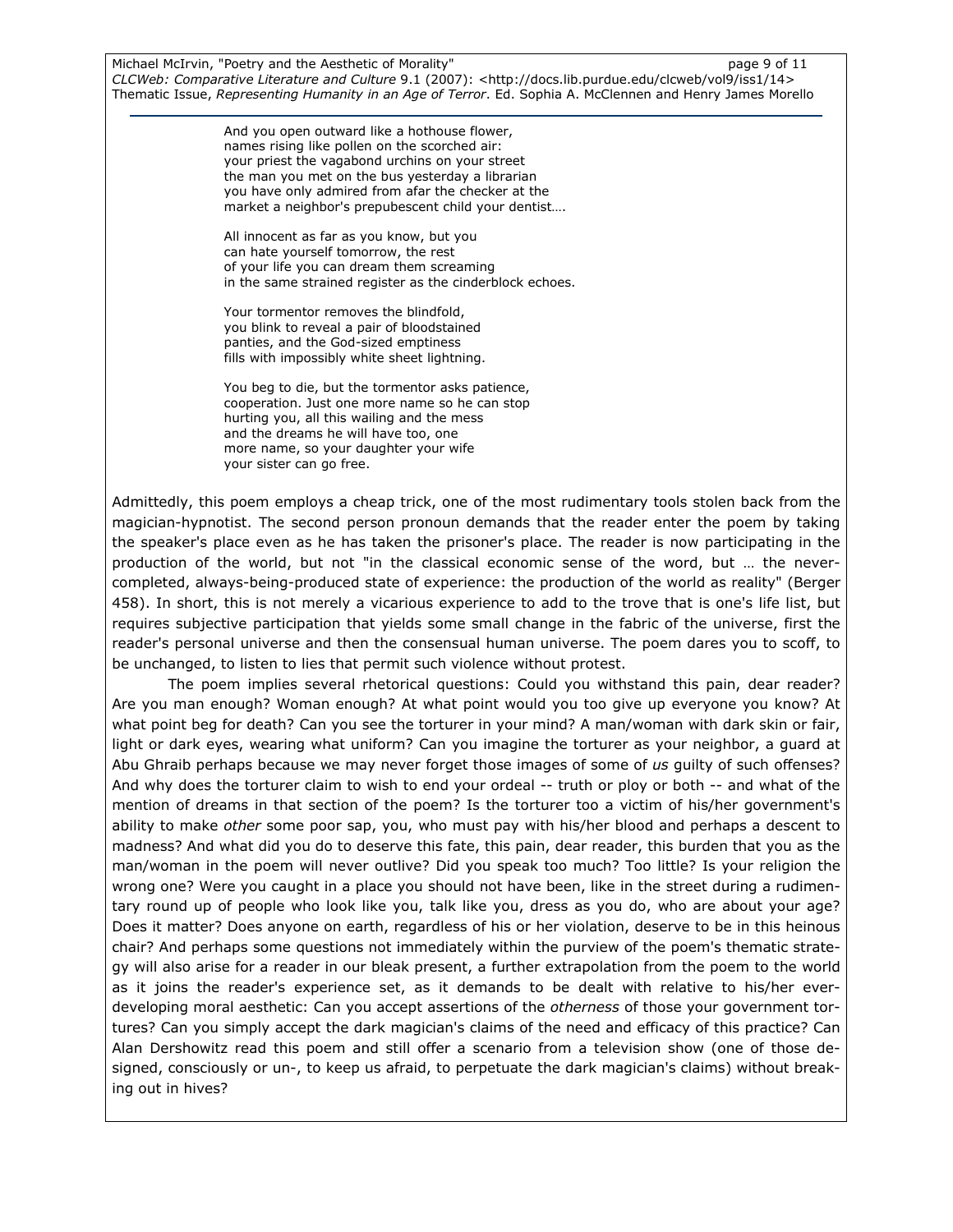### Coda

In his book The Tipping Point: How Little Things Can Make a Big Difference, Malcolm Gladwell describes a model for society-level change that advertisers have known about for decades: ideas (and products) spread in the same way as viruses (and hence "viral marketing," and indeed, the marketing industry's embrace of Gladwell's book as a training manual). Exposure is followed by contagion, and in between are a series of incremental changes on the part of individuals that result in critical mass, or what Gladwell terms the tipping point: that moment when there is a dramatic rise in a given idea's presence in the population.

As a poet friend told me once: no one ever stormed the barricades because of a poem. The call to arms, or even to overt protest, is not the poem's purview, however. The poem works more subtly, at the level of human emotions and psychology, by enacting experience. Paradoxically, the overt aim of any authentic poem is not to change the world precisely because a poem never has, but then again, that is the aim as well, to change readers in some incremental way by foisting a vision of the world upon them with which they must interact, that they must subjectively assess relative to their context and their aesthetic of existence. D.H. Lawrence's assertion becomes all the more true within our present shared context, the current historical moment when the odds are so long that a poem will even get through and the noise is threatening to drown us all: "The essential function of art is moral. Not aesthetic, nor decorative, not pastime and recreation. But moral. The essential function of art is moral. But a passionate, implicit morality, not didactic. A morality which changes the blood, rather than the mind. Changes the blood first. The mind follows later, in the wake" (180).

A powerful harlequin-king rules over the present dark age, and poets' efforts seem so paltry compared to the vast media apparatus he manipulates that we aren't even on his radar screen. Although the truth resides in nearly every surreal claim (and disclaimer), there in plain view for the American public to decipher, although polls indicate that the masses grow increasingly restless at the rising body count (the tally marks in the "us" column) but more so because of the rising tab, little has changed for the good in the overall tone of U.S.-American discourse since this grand performance began shortly after the attack in New York. I have no illusions that my simple attempts to re-incorporate the other in a few poems will awaken readers in sufficient numbers to overthrow the harlequin's regime or bring about a rebirth of respect for human life, but my aesthetic of existence entails the attempt -- and my hope remains that the tipping point is closer than is immediately apparent. What can a poem accomplish in the world? Not much against such odds maybe, but perhaps just enough.

#### Works Cited

Berger, John. Selected Essays. New York: Vintage, 2003

Birkerts, Sven. Readings. Saint Paul: Graywolf, 1999.

Dershowitz, Alan M. Why Terrorism Works: Understanding the Threat, Responding to the Challenge. New Haven: Yale UP, 2002.

Foucault, Michel. Politics, Philosophy, Culture: Interviews and Other Writings, 1977-1984. Trans. Alan Sheridan. New York: Routledge, 1998

Gladwell, Malcolm. The Tipping Point: How Little Things Can Make a Big Difference. New York: Little, Brown, and Co., 2000.

Jameson, Fredric. The Cultural Turn: Selected Writings on Postmodernism, 1983-1988. New York: Verso, 1998.

Lawrence, D.H. Studies in Classic American Literature. 1923. New York: Penguin, 1977.

McIrvin, Michael. Optimism Blues: Poems Selected and New. San Diego: Cedar Hill, 2003

Williams, William Carlos. Paterson. New York: New Directions, 1958.

Weisberg, Jacob. "The Complete Bushisms." Slate (11 Sept. 2007): <http://www.slate.com/id/76886/>.

Author's profile: Michael McIrvin is the author of five collections of poetry, most recently Optimism Blues: Poems Selected and New (Cedar Hill Publications). He has also written a collection of essays, Whither American Poetry, and a novel, Déjà vu and the Phone Sex Queen. He is currently shopping his novel manuscript titled The Blue Man Dreams the End of Time, which is partly about the CIA's actions in Mesoamerica and mostly about violence as the